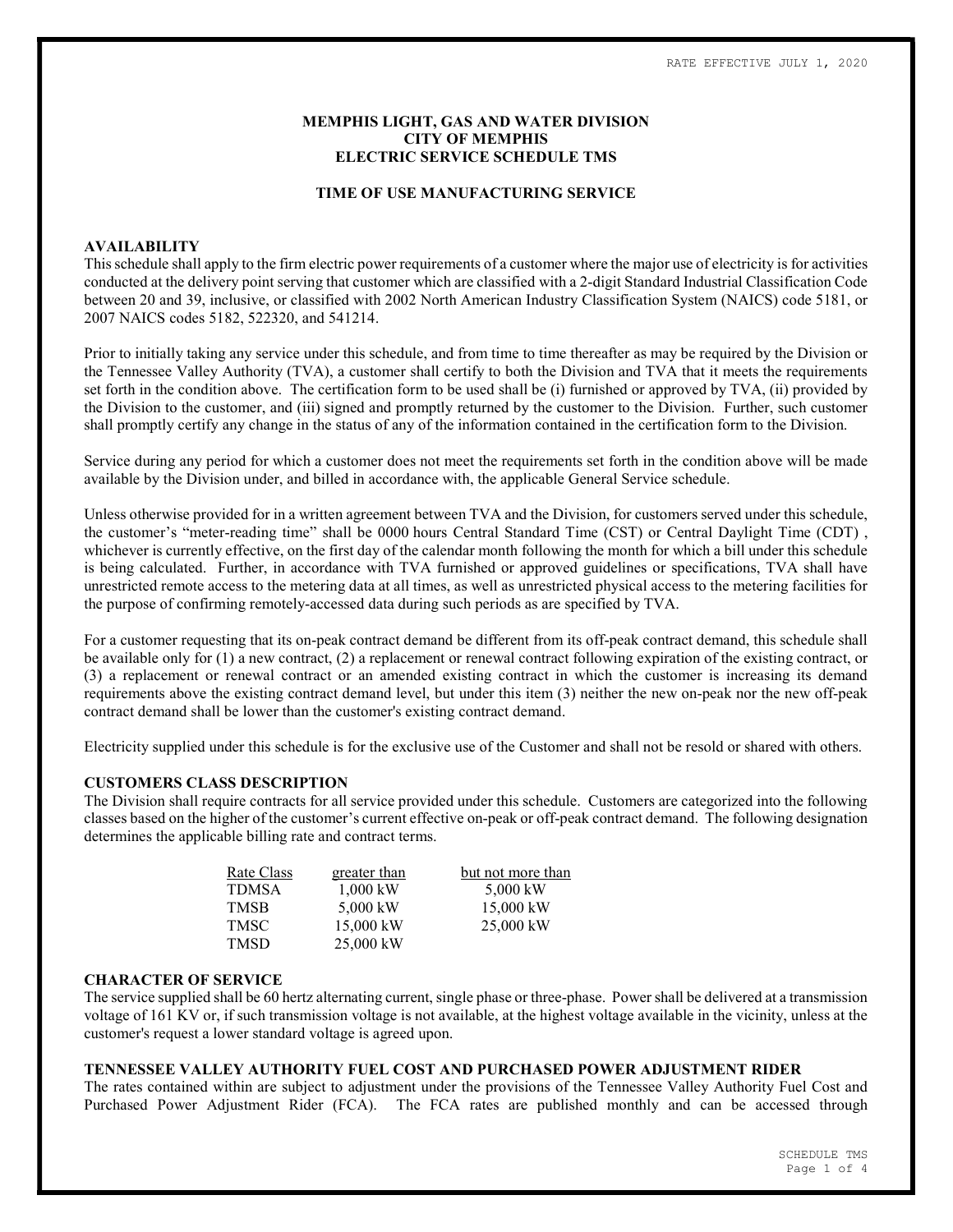www.mlgw.com.

#### ADJUSTMENT

The base demand and energy charges shall be increased or decreased in accordance with the current Adjustment Addendum published by TVA. In addition, such charges shall be increased or decreased to correspond to increases or decreases determined by TVA in the value of the hydro generation benefit allocated to residential customers.

Loss adjustments are made to retail rates and to the monthly FCA adjustment under the Adjustment Addendum to recognize additional distribution cost of providing service to the retail customers. The loss factors applied to customers that take service at transmission voltages of 115 kV or higher shall be set to 0%.

### DETERMINATION OF SEASONAL PERIODS

Summer Period shall mean the June, July, August, and September billing months. Winter Period shall mean the December, January, February, and March billing months. Transition Period shall mean the April, May, October, and November billing months.

# DETERMINATION OF ON-PEAK AND OFF-PEAK HOURS

Except for Saturdays, Sundays, November 1st and the weekdays that are observed as Federal holidays for New Year's Day, Memorial Day, Independence Day, Labor Day, Thanksgiving Day, and Christmas Day, on-peak hours for each day shall be from 1 p.m. to 7 p.m. from April through October and from 4 a.m. to 10 a.m. during all remaining months. All other hours of each day that are not otherwise defined as on-peak hours and all hours of such excepted days shall be off-peak hours. Such times shall be CST or CDT, whichever is then in effect. Said on-peak and off-peak hours are subject to change by TVA. In the event TVA determines that such changed on-peak and off-peak hours are appropriate, it shall so notify the Division at least 12 months prior to the effective date of such changed hours, and the Division shall promptly notify customer.

# DETERMINATION OF ON-PEAK AND OFF-PEAK DEMANDS, MAXIMUM METERED DEMAND, AND ENERGY AMOUNTS

The on-peak and off-peak kWh for any month shall be the energy amounts taken during the respective hours of the month designated under this schedule as on-peak and off-peak hours; provided, however, that notwithstanding the metered energy amount, the off-peak energy for any month shall in no case be less than the product of (1) the off-peak billing demand as calculated in the paragraph below and (2) 110 hours (reflecting a 15 percent load factor applied to the average number of hours in a month) at the applicable rate of Off-peak Block 1.

The Division shall meter the on-peak and off-peak demands in kW of all customers taking service under this schedule. The on-peak metered demand and off-peak metered demand for any month shall be determined separately for the respective hours of the month designated under this schedule as on-peak and off-peak hours. In each case, the metered demand shall be the highest average demand during any 30-consecutive-minute period beginning or ending on a clock hour of the month of the load metered in kW, and, except as provided below in this section, such amounts shall be used as the on-peak and off-peak billing demands. The maximum metered demand for any month shall be the higher of (1) the highest on-peak metered demand in the month or (2) the highest off-peak metered demand in the month. The on-peak billing demand shall in no case be less than the sum of (1) 30 percent of the first 5,000 kW, (2) 40 percent of the next 20,000 kW, (3) 50 percent of the next 25,000 kW, (4) 60 percent of the next  $50,000$  kW,  $(5)$  70 percent of the next  $100,000$  kW,  $(6)$  80 percent of the next  $150,000$  kW, and  $(7)$  85 percent of all kW in excess of 350,000 kW of the higher of the currently effective on-peak contract demand or the highest onpeak billing demand established during the preceding 12 months. The off-peak billing demand shall in no case be less than the sum of (1) 30 percent of the first 5,000 kW, (2) 40 percent of the next 20,000 kW, (3) 50 percent of the next 25,000 kW, (4) 60 percent of the next  $50,000$  kW,  $(5)$  70 percent of the next  $100,000$  kW,  $(6)$  80 percent of the next  $150,000$  kW, and  $(7)$  85 percent of all kW in excess of 350,000 kW of the higher of the currently effective off-peak contract demand or the highest offpeak billing demand established during the preceding 12 months. The maximum billing demand for any month shall be the higher of (1) the on-peak billing demand or (2) the off-peak billing demand in the month.

### FACILITIES RENTAL CHARGE

There shall be no facilities rental charge under this schedule for delivery at transmission voltage levels of 161 kV or higher.

For delivery at less than 161 kV, there shall be added to the customer's bill a facilities rental charge. This charge shall be \$0.38 per kW per month except for delivery at voltages below 46 kV, in which case the charge shall be \$0.97 per kW per month for the first 10,000 kW and \$0.76 per kW per month for the excess over 10,000 kW. Such charge shall be applied to the highest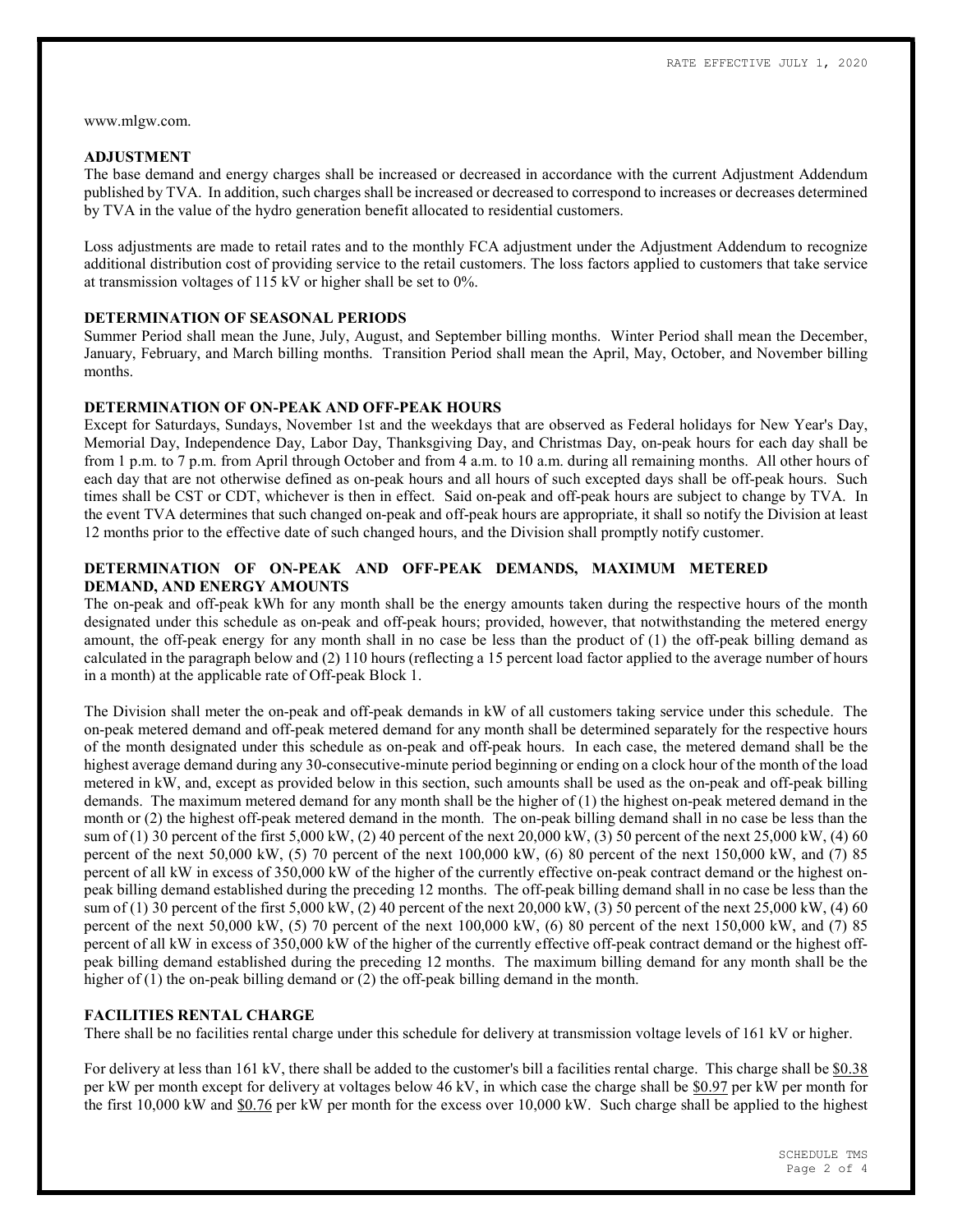of (1) the highest on-peak or off-peak billing demand established during the latest 12-consecutive-month period, (2) the customer's currently effective on-peak contract demand, or (3) the customer's currently effective off-peak contract demand and shall be in addition to all other charges under this schedule, including minimum bill charges.

# REACTIVE DEMAND CHARGES

If the reactive demand (in kVAR) is lagging during the 30-consecutive-minute period in which the customer's highest metered demand occurs, there shall be added to the customer's bill a reactive charge of \$1.49 per kVAR of the amount, if any, by which the reactive demand exceeds 33 percent of such metered demand. If the reactive demand (in kVAR) is leading during the 30 consecutive-minute period in which the customer's lowest metered demand (excluding any metered demands which are less than 25 percent of the highest metered demand) occurs, there shall be added to the customer's bill a reactive charge of  $$1.17$ per kVAR of the amount of reactive demand. Such charges shall be in addition to all other charges under this schedule, including minimum bill charges.

## MINIMUM MONTHLY BILL

The monthly bill under this schedule, excluding any facilities rental charges and any reactive charges, shall not be less than the sum of (1) the base service and TVA administrative charges, (2) the portion of the base demand charge, as adjusted, (but excluding the additional portion thereof applicable to excess of billing demand over contract demand) applicable to on-peak billing demand applied to the customer's on-peak billing demand, (3) the portion of the base demand charge, as adjusted, (but excluding the additional portion thereof applicable to excess of billing demand over contract demand) applicable to any excess of off-peak over on-peak billing demand applied to the amount, if any, by which the customer's off-peak billing demand exceeds its on-peak billing demand, (4) the base on-peak energy charge, as adjusted, applied to the customer's on-peak energy takings, and (5) the base off-peak energy charge, as adjusted, applied to the higher of customer's actual off-peak energy takings or the minimum off-peak energy takings amount provided for in the first paragraph of the section of this schedule entitled "Determination of On-peak and Off-peak Demands, Maximum Metered Demand, and Energy Amounts".

The Division may require minimum bills higher than those stated above.

#### CONTRACT REQUIREMENT

Under TDMSA, the contract shall be for an initial term of at least 1 year and extended automatically from year to year thereafter. After the initial term, the TDMSA contract may be terminated upon not less than a 90 day notice.

Under the TMSB, TMSC and TMSD rates, the contract shall be for an initial term of at least 5 years and any renewals or extensions of the initial contract shall be for a term of at least 5 years. After 10 years of service, any such contract for the renewal or extension of service may provide for termination upon not less than a 16-month notice.

The customer shall contract for its maximum requirements, which shall not exceed the amount of power capable of being used by customer, and the Division shall not be obligated to supply power in greater amount at any time than the customer's currently effective on-peak or off-peak contract demand. If the customer uses any power other than that supplied by the Division under this schedule, the contract will include other special provisions. The schedule in any power contract shall be subject to adjustment, modification, change, or replacement from time to time as provided under the power contract between the Division and TVA.

### PAYMENT

Rates and charges included within are net. In the event that any bill is not paid on or before the delinquent date shown on bill, there shall be added to the bill an amount equal to 5 percent on the first \$250.00 of the bill plus one percent on any portion of the bill exceeding \$250.00; to any amount remaining unpaid 30 days after the delinquent date of the bill, there shall be added a penalty of one percent, and an additional one percent shall be added at the end of each successive 30-day period until the amount is paid in full.

#### SINGLE-POINT DELIVERY

The charges under this schedule are based upon the supply of service through a single delivery and metering point, and at a single voltage. If service is supplied to the same customer through more than one point of delivery or at different voltages, the supply of service at each delivery and metering point and at each different voltage shall be separately metered and billed.